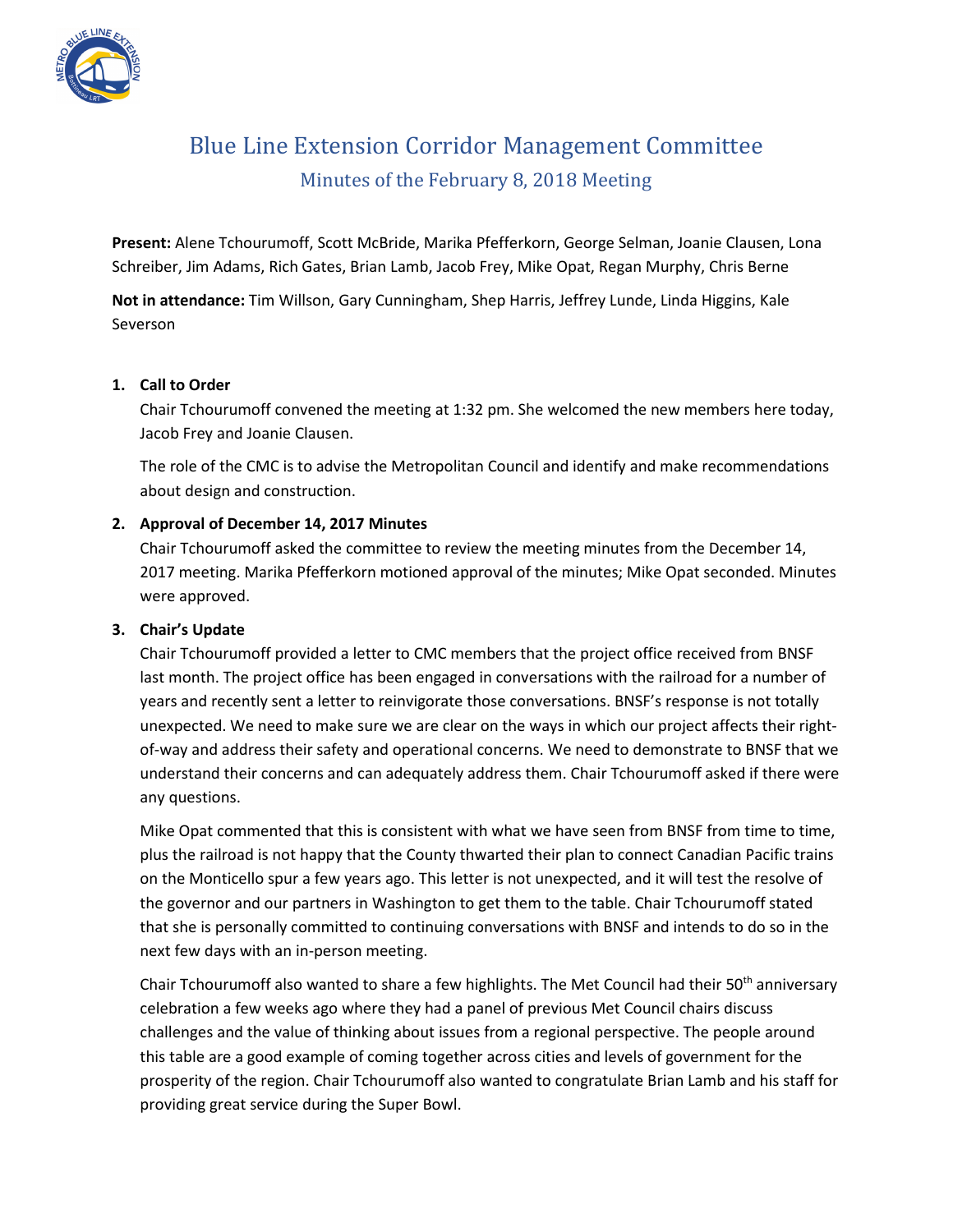

## **4. Oak Grove Parkway Station Area Overview**

## Station Area

Nick Landwer presented. Target Corp. (who is a major landowner in this area) has a master plan in the Oak Grove Parkway station area that calls for corporate office, retail, housing, parks, trails, and LRT. Proposed infrastructure changes that accommodate the master plan, include:

- Addition of LRT, including station, park and ride, and operations and maintenance facility (OMF)
- Roadway realignment, trail and capacity enhancements consistent with the master plan
- Comprehensive regional stormwater management plan
- Proposed Hwy 169/101st Avenue N interchange (seeking funding)

North of TH 610, the existing condition includes lots of open space. Proposed roadway improvements include:

- Rerouting West Broadway north and south
- Rerouting Oak Grove Parkway and combining it with 101st Avenue
- Constructing Xylon, Rhode Island, and 99th Avenues
- Future roadway connections as part of master plan

The roadway network work includes cost participation from the County and City. They are putting infrastructure in place as part of the LRT project so disruptions can be avoided in the future.

## LRT Design Elements

Alicia Vap presented. Project office staff has worked closely with city staff to site the OMF and shrink its footprint. There are two entrances to the OMF, one for employees and one for visitors. They are working to break up the long views of the building (the west side is 600 feet long). The property to the west is owned by Three Rivers Regional Park, and to the east the property is owned by the City and is identified as future park. The renderings show precast and metal material to break up the long expanse on western side. The main employee area is a combination of white metal and white precast with the Metro Transit logo. Looking from the east, the same materials will be used to break up the long expanse. They want the facility to look nice and to be functional to meet maintenance needs.

Project office staff is also working with city staff to finalize the park and ride location. The facility needs to accommodate about 850 parking spaces and is sited off Rhode Island to the west of the station. Part of the challenge is that city anticipates future development around the park and ride so the goal is to come up with materials to screen the facility for future use and develop lighting that will not impact future development. They are current thinking about combinations of precast and metal to provide screening.

Station design is in 90% civil plan so they are pretty well developed. Pedestrian access to the platform is from the south on 99<sup>th</sup> and from the park and ride. The project office worked with the city and county on the grand boulevard area to the east of the station in the middle of West Broadway. This boulevard breaks up the crossing and provides a refuge in the middle. They are continuing to work on sidewalk connections on the north side of the station. All stations have the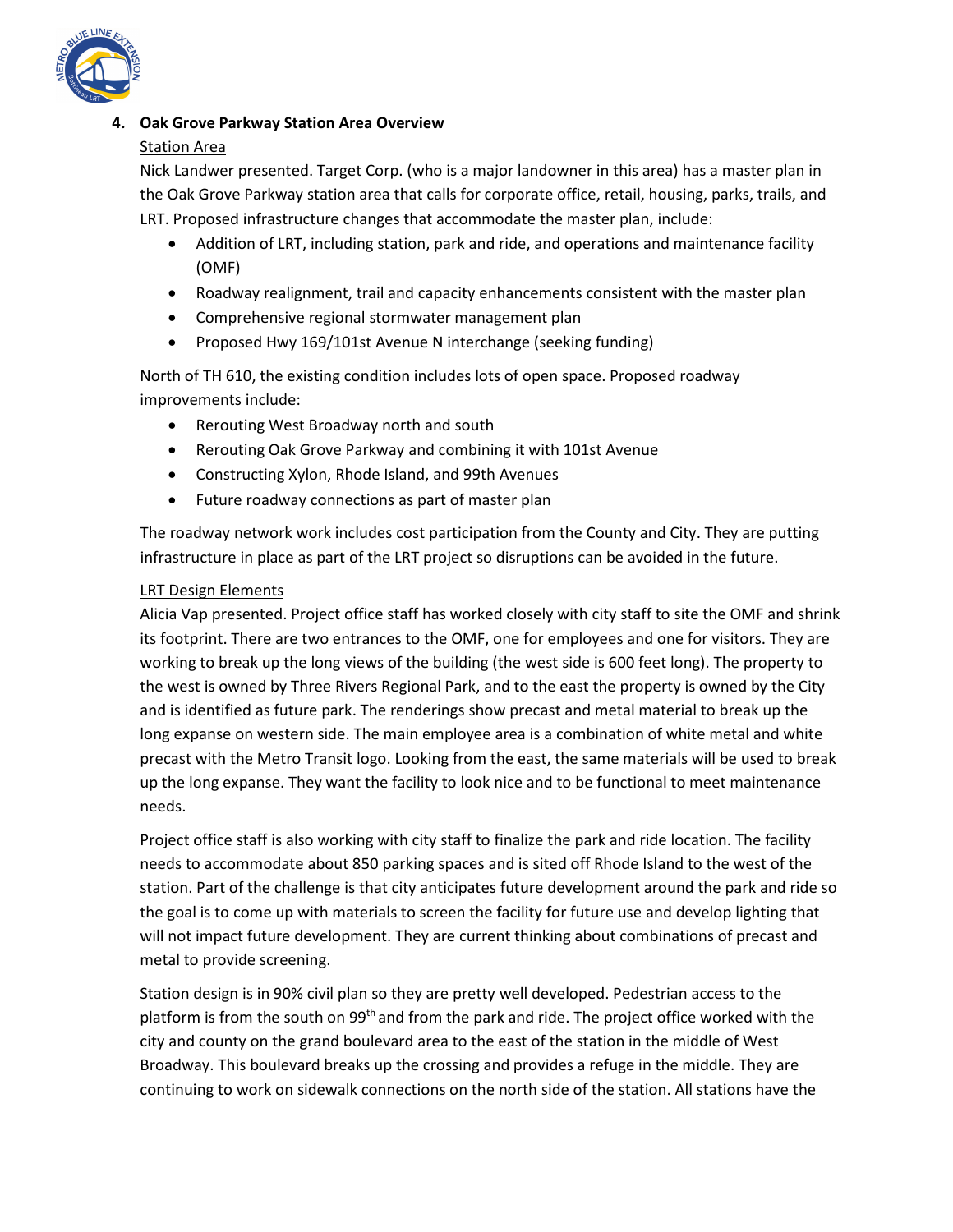

same footprint with three canopies, but the roof color and aesthetics are being used to differentiate each station. The design of this station will complement the design of the park and ride.

## Future Development Opportunities

Kim Berggren with the City of Brooklyn Park presented. The city started working with the project office back in 2015. It has been challenging to introduce urban walkable development in a suburban undeveloped area but the city is feeling good about the plan they developed. The vision for the area was developed in coordination with Target, who owns 300 acres surrounding station. The hope for this area is that it will be a main activity hub for the city and becomes a regional destination. The plan centers around the grand boulevard, which slows traffic and creates more walkable space. The other central feature is an east-west retail area, which will be the main street area for restaurants and retail. The city will invest in the park to the east of the OMF as well.

The city is working on TOD zoning regulations with Metro Transit and Hennepin County as part of a Federal Transit Administration TOD grant, and they hope to have those regulations in place this summer. Chair Tchourumoff asked when the city hopes to have this area developed. Kim Berggren said it is a long-range vision so it will likely take 20 or more years to build out.

The development plan for the area around the park and ride includes housing that could be accessed through the park and ride. The park and ride will have underground parking that could be leased by the housing developer from Metro Transit. The city showed the plan to several developers and based on feedback received they believe this is a viable strategy to promote shared goals for TOD. Another goal of the development is to screen the park and ride structure as they do not want to prioritize cars over other types of travel.

Kim Berggren thanked the project office staff for working with the city through this visioning process.

Mike Opat also wanted to thank everyone who has been working on this evolution, especially Kim Berggren with the city and Brent Rusco with the county. This work has been happening against a fairly drastic executive group transition at Target, which means their engagement has ebbed and flowed. We get one chance to do this and we should continue to massage it to the end. Mike Opat asked Brooklyn Park if the amplified sound issue for the park still an issue or has that been resolved? Rich Gates said the amplified sound is still part of the original "C" park but the entire park may be revisioned in some ways with the park system plan. The community is still looking for large picnic pavilions but they do have some other interested groups on that land too.

# **5. Section 106 Draft Interpretive Plan Overview**

Caroline Miller presented. The Draft Interpretive Plan is a mitigation commitment that came out of the Memorandum of Agreement (MOA) for adverse effects on two historic properties:

- Osseo Branch of the St. Paul, Minneapolis & Manitoba Railroad/Great Northern Railway Historic District
- Ground Rounds Historic District: Theodore Wirth Segment

The interpretive plan has two components: graphic panels and integrated interpretive elements. The process for the plan started in 2016 after the MOA was executed. The Draft Interpretive Plan has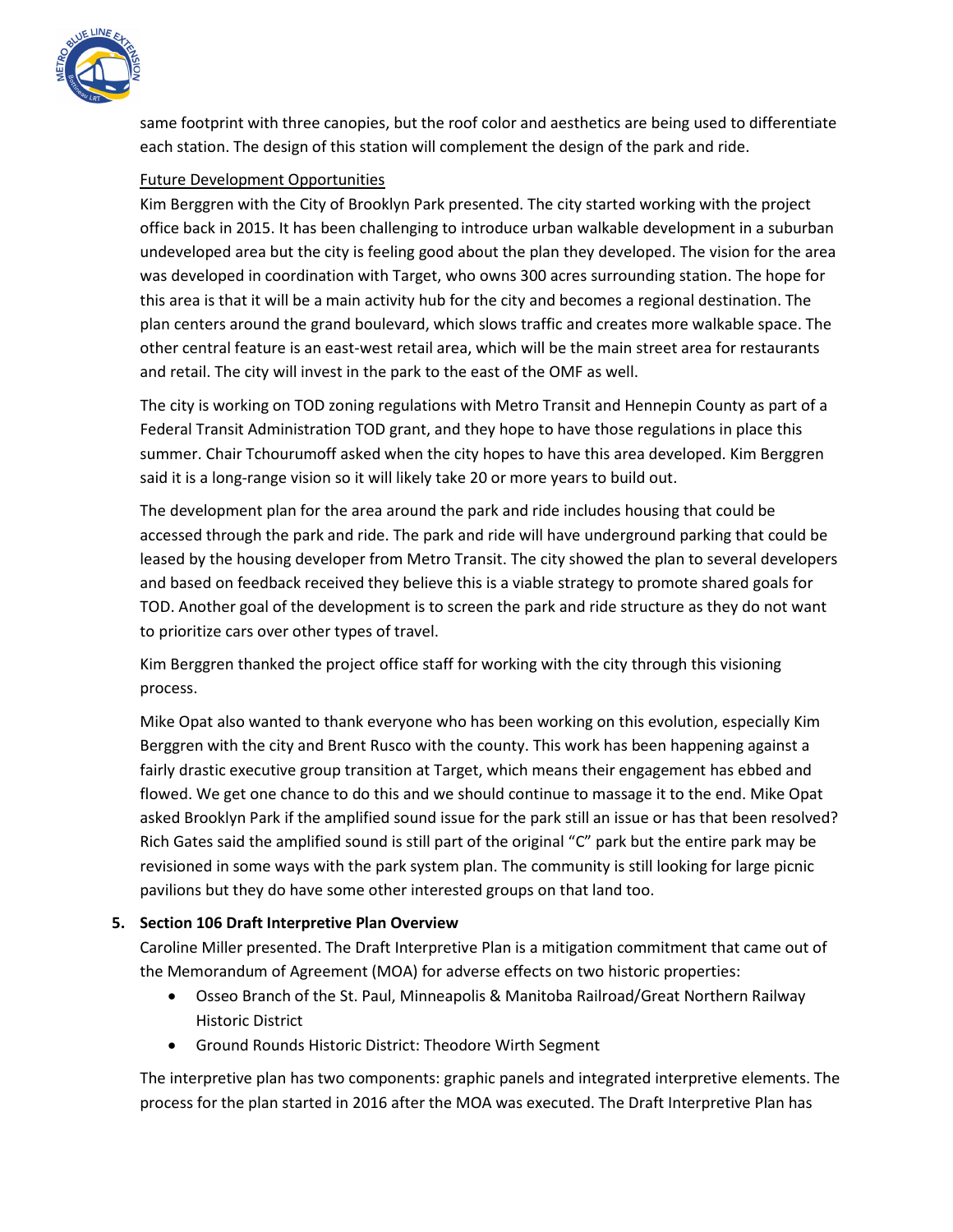

included a broad team of stakeholders, including Section 106 consulting parties, the design team, MnDOT Cultural Resources Unit, the public outreach team, and consultants that are interpretive planners and historians.

Interpretive elements will be included at the following locations:

- For the Osseo Branch:
	- o Plymouth Avenue Station
	- o Golden Valley Road Station
	- o Robbinsdale Station
	- o Bass Lake Road Station
	- o 63<sup>rd</sup> Avenue Station
- For the Grand Rounds Historic District:
	- o Plymouth Avenue Station
	- o Golden Valley Road Station

The graphic panels will have text and images to tell the story of why the historic resources are important and will be located on the station platforms. The integrated interpretive elements are more abstract (e.g., a bench with a quote on it). Chair Tchourumoff clarified that these graphic panels and interpretive elements give us the opportunity to respect the historic nature of the corridor and document it in a permanent fixture.

The framework for the plan is to honor these resources and provide an accurate story on why these resources are significant. The other part of the framework is to keep in mind the audience and serve different learning styles.

Different themes were developed for each panel. Osseo Branch themes include development of railroad, technological advancements in rail, development of towns, old transportation corridor, and the Minnesota agricultural industry. Themes for the Grand Rounds Historic District include Wirth's park design contributions to the Minneapolis community, the significance of the district, eras of development, and Wirth's legacy.

Panels will be set up so someone can spend 30 seconds or multiple minutes reading it. The panels will be integrated with the station architecture with one at each end. They will be double sided, at eye level, and include a mix of historic and contemporary photos, maps, and text.

One integrated interpretive element will be located at five different stations to complement the graphic panels. One example is the Golden Valley Road station, which will include a seat wall at the trailhead facing Theodore Wirth Parkway. The bench will be engraved with a quote from Theodore Wirth: "We must never forget that the parks are intended for the masses and not the classes."

Next steps for the interpretive plan include submitting the draft plan to the consulting parties, preparing the final plan based on feedback, and integrating it into the 100% design plans.

#### **6. Adjournment**